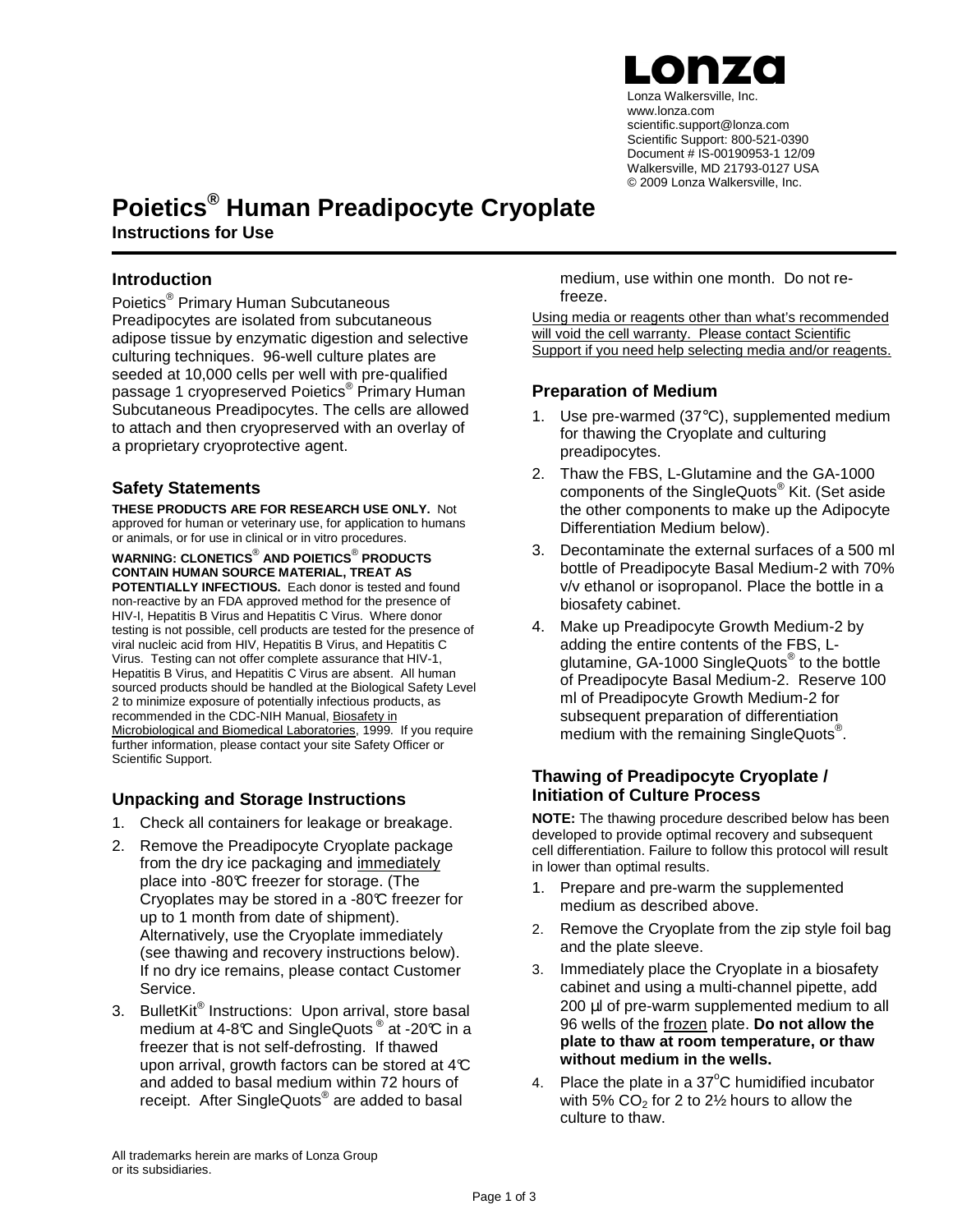- a. Remove the culture plate from the incubator and remove the medium (with the cryoprotective agent) from the wells. To avoid disturbing the cell monolayers, it is recommended that the medium be removed by inverting the plate and dumping the medium into a sterile waste container and tapping the plate on a sterile absorbent pad to remove the excess liquid. If an aspirating system is used, care should be exercised not to touch the cell monolayers.
- 5. Replace the medium in the wells with 100  $\mu$  of fresh pre-warmed supplemented medium and return the plate to incubator for 16-24 hours.
- 6. The culture plate is ready to use for adipogenic differentiation or other assays after the overnight incubation.

### **Maintenance / Differentiation**

#### **To Prepare Adipocyte Differentiation Medium**

1. Add the entire contents of the SingleQuots<sup>®</sup> Vials of insulin, dexamethasone, indomethacin and isobutyl-methylxanthine (IBMX) to 100 ml of Preadipocyte Growth Medium-2 pre-warmed to 37°C.

**NOTE:** The 100 ml of Differentiation Medium will be "2X". The concentrations of the differentiation agents will be diluted 2-fold when added to the pre-plated cells.

### **Differentiation of cells**

- 1. Induce the preadipocytes to begin differentiating into adipocytes with the addition of 0.1 ml of Adipocyte Differentiation Medium to each well.
- 2. If the cells are to be treated with a series of test samples, set up several 24-well dilution plates with the appropriate volume of Preadipocyte Differentiation Medium per well and make the required serial dilutions of the test samples. Add 0.1 ml of each different concentration of test samples to wells of the Preadipocyte Cryoplate. It is recommended that each assay is done in triplicate.
- 3. We suggest that "control" wells be set up which contain 1) 100 µl of Preadipocyte Growth Medium-2 instead of Differentiation Medium, 2) no added test sample and 3) "solvent only" if the test samples were dissolved in solvents such as DMSO, ethanol, etc.
- 4. No further additions or medium changes are required. Differentiated adipocytes are delicate and care should be used to avoid disrupting the numerous lipid vacuoles in the cells.
- 5. The extent of adipocyte differentiation may be noted by microscopic observation of lipid

# Lonzo

vacuoles in the induced cells. The intracellular lipid vacuoles will begin to appear 4 to 5 days after induction and will continue to increase in number and size for 7 to 10 days. Non-induced cells will have few, if any, lipid vacuoles.

6. To document adipocyte differentiation, cultures may be carefully rinsed with PBS and stained. Poietics<sup>®</sup> AdipoRed™ Reagent (PT-7009) is a recommended and convenient reagent for the high-throughput assay of in vitro preadipocyte differentiation. Alternatively, adipocyte differentiation can be measured by immunoassays or mRNA amplification assays to quantify the expression of proteins such as leptin, AP2 or PPARγ that have been used as "markers" of the differentiated adipocytes.

## **Ordering Information**

### **Cryopreserved Cells**

| 00190953 Preadipocyte | 1 x 96-well plate |
|-----------------------|-------------------|
| Cryoplate             |                   |
| (Subcutaneous)        |                   |

### **Related Products**

#### **Preadipocyte Growth Media (Must be purchased separately)**

| PT-8002 | PGM™-2 BulletKit <sup>®</sup>             | Kit which contains<br>a 500 ml bottle of<br>PBM-2, (PT-8202)<br>and PGM™-2<br>SingleQuots <sup>®</sup> (PT-<br>9502).                                |
|---------|-------------------------------------------|------------------------------------------------------------------------------------------------------------------------------------------------------|
| PT-8202 | PBM-2                                     | Preadipocyte Basal<br>Medium-2 (no<br>growth factors)<br>(500 ml)                                                                                    |
| PT-9502 | PGM™-2<br>SingleQuots <sup>®</sup>        | Supplements and<br>growth factors<br>(FBS, L-glutamine,<br>GA-1000, Insulin,<br>Dexamethasone,<br>Indomethacin, 3-<br>-Isobutyl-1<br>methylxanthine) |
| PT-7009 | AdipoRed <sup>™</sup> Test Kit 5 X 4.0 ml |                                                                                                                                                      |
| 17-512F | DPBS                                      | 500 ml                                                                                                                                               |

### **Product Warranty**

CULTURES HAVE A FINITE LIFESPAN IN VITRO. Lonza guarantees the performance of its cells only if Poietics<sup>®</sup> Media and Reagents are used exclusively,